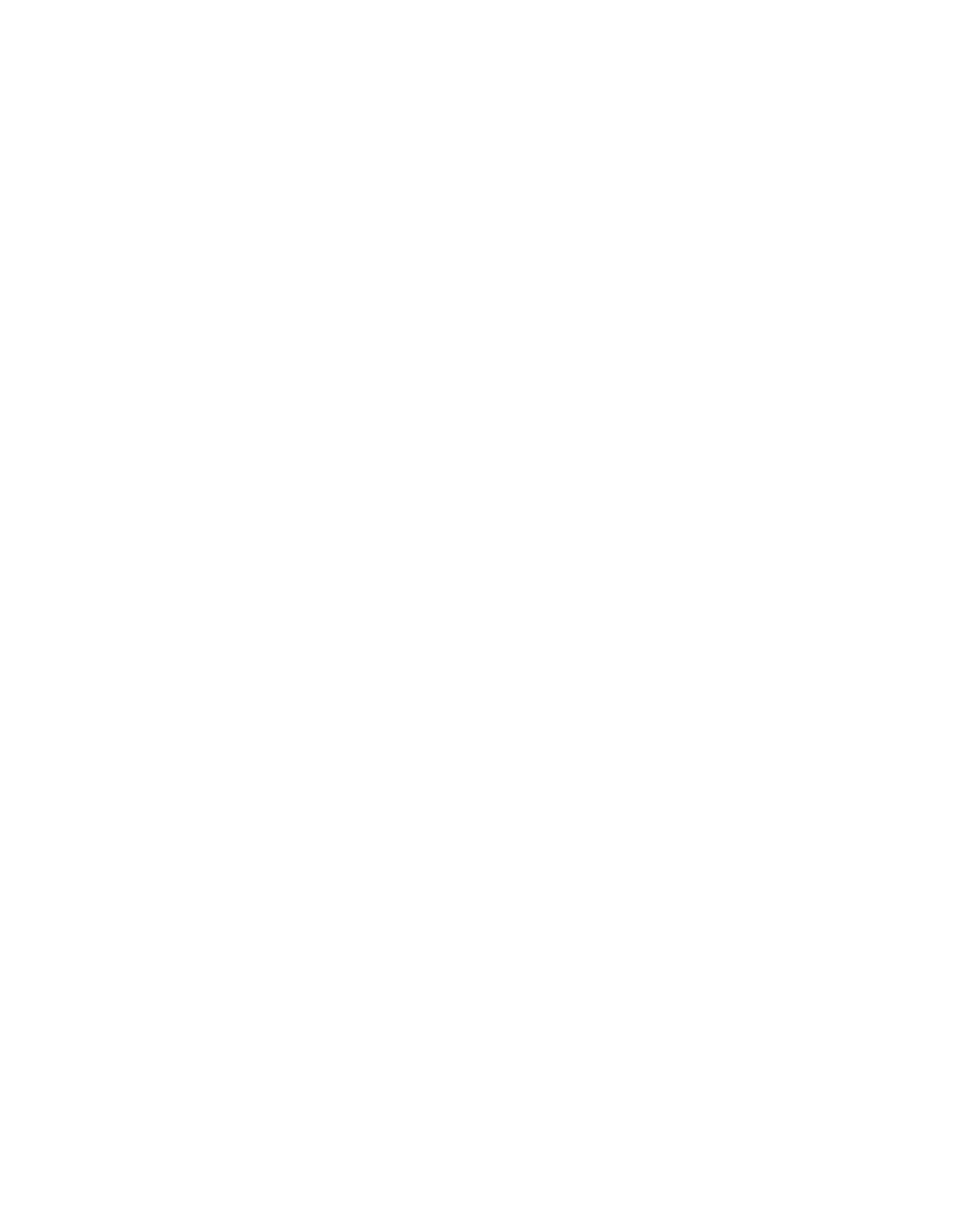# **DIPPING CABINET DC-4 AND DC-4T**

The dipping cabinet allows for the storage of freshly run custard for use in cones, dishes and other products. The dipping cabinet features an adjustable digital temperature controller which holds the custard at a consistent dipping temperature. The dipping cabinet has four 4.25 gallon removable square buckets.

This manual is designed to assist in the use of the DC-4 and DC-4T dipping cabinets.



**Dipping Cabinet (DC-4T Shown)**



**Dimensions**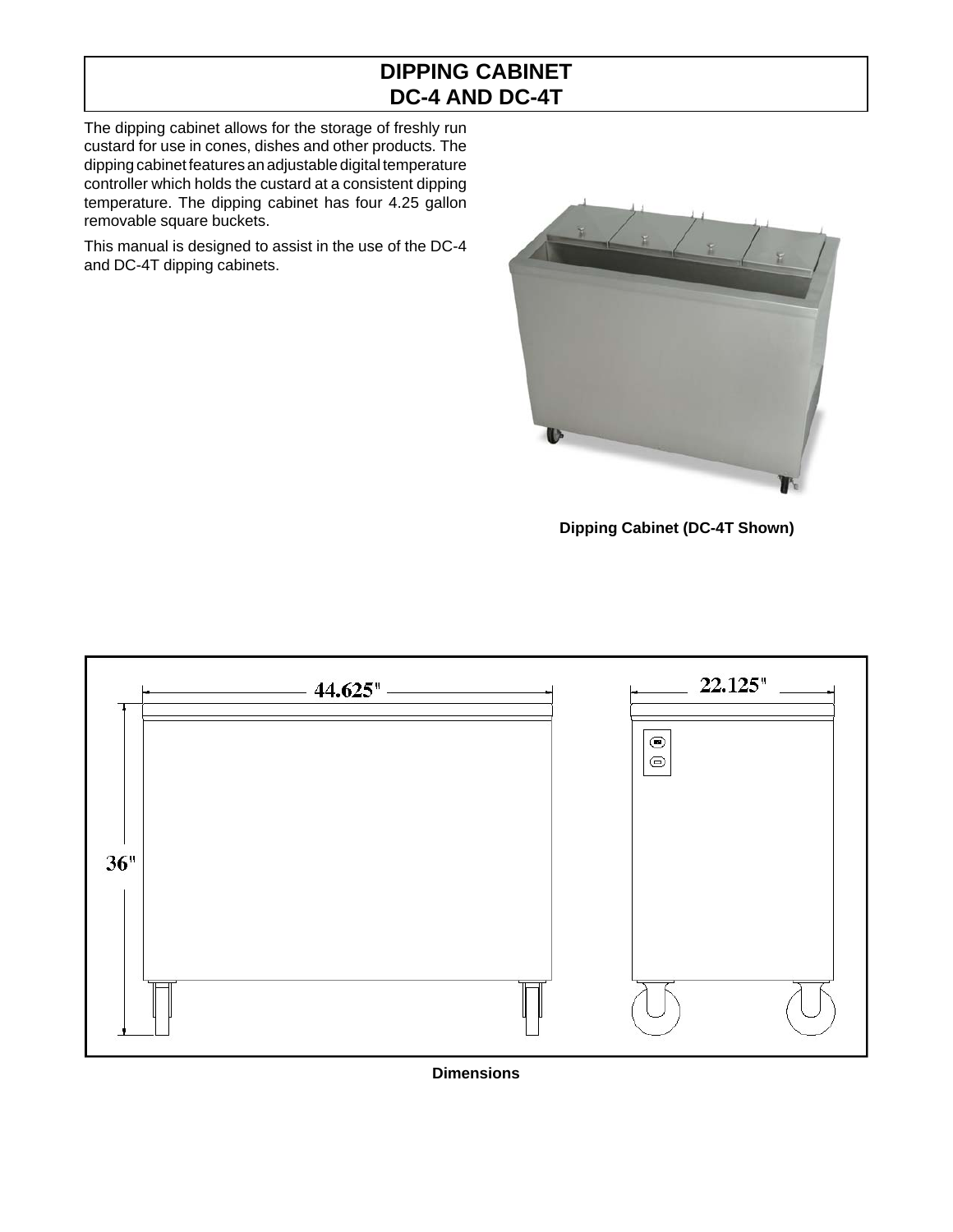## **CAUTION**

## **Electrical Hazard**

Do not operate the dipping cabinet unless the receptacle has an electrical ground. Do not attempt any repairs unless the power has been disconnected.

## **CLEANING THE DIPPING CABINET**

The frequency of cleaning must comply with local health regulations. To clean the dipping cabinet, refer to the following steps:

- 1. Remove the buckets from the dipping cabinet and take them to the washing station.
- 2. Turn the dipping cabinet power switch OFF. This must be done daily to allow the cabinet to reach above freezing temperatures.
- 3. Remove the stainless steel covers and take them to the washing station.
- 4. Prepare detergent water by mixing 2 oz. of Palmolive detergent or equivalent in 2 gallons of 90° to 110°F water.
- 5. Place the buckets and covers in the detergent solution. Clean the buckets and covers with a towel or sponge.
- 6. Thoroughly wash the dipping cabinet exterior, bucket well, and trough with a clean towel and the detergent solution.
- 7. Rinse all cleaned surfaces with a clean towel and water. Dry all surfaces with a clean dry towel.

## **SANITIZING THE DIPPING CABINET**

Sanitizing must be done after the dipping cabinet is cleaned and before any product is added. Sanitizing the night before is not effective. However, you should always clean the dipping cabinet and parts after each use.

When sanitizing the freezer, refer to local sanitary regulations for applicable codes and recommended sanitizing products and procedures. The frequency of sanitizing must comply with local health regulations.

In general, sanitizing may be conducted as follows:

1. Prepare Stera-Sheen Green Label Sanitizer or equivalent according to manufacturer's instructions to provide a 100 parts per million strength solution. Mix sanitizer in quantities of no less than 2 gallons of 90° to 110°F water.

- 2. Place the cleaned buckets and covers into the sanitizer solution.
- 3. With a clean and sanitized towel, wipe the dipping cabinet exterior, bucket well, and trough.
- 4. Remove the buckets and covers from the sanitizer solution and let them air dry.
- 5. Place the buckets into the well and install the covers onto the dipping cabinet.
- 6. Turn the dipping cabinet power switch ON.

## **NOTE**

*Allow the dipping cabinet to operate for at least 2 hours prior to adding any custard.*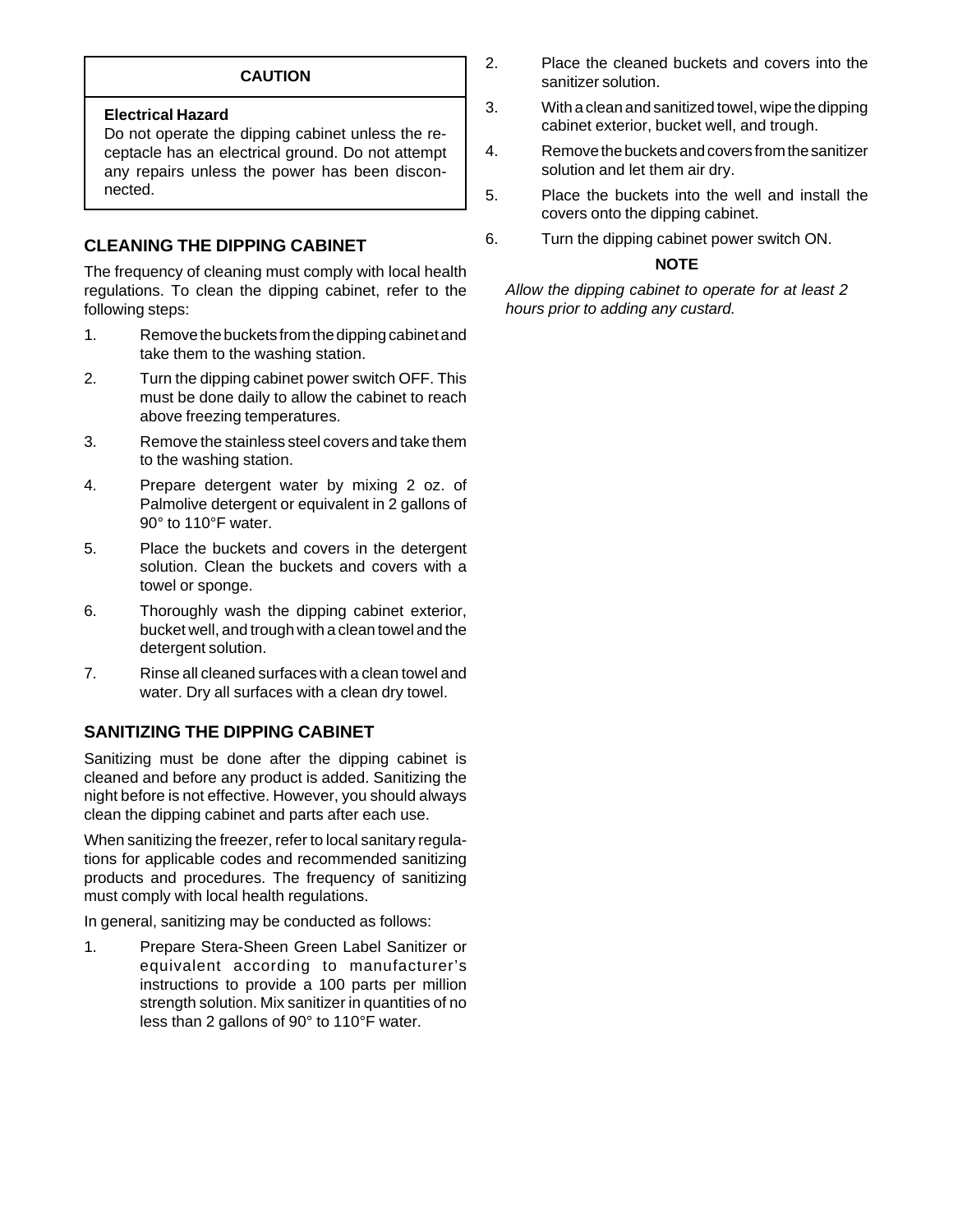# **Typical Settings for DC4 and DC4T**

**Note: Please use these settings as guidelines. Each cabinet may vary and should be set up for highest efficiency, best quality, and preferred product texture. Space has been provided for inputting the final settings after set up** 

## **Settings for Lemon Ice Bucket**

|                                     |                   | <b>Factory Settings</b> | Your Settings |
|-------------------------------------|-------------------|-------------------------|---------------|
| Press set button on thermostat once | $F/C$ :           | F                       |               |
| Press set button again              | S1                | $10^{\circ}$            |               |
| Press set button again              | Diff 1:           | $2^{\circ}$             |               |
| Press set button again              | Mode:             | C1                      |               |
| Press set button again              | S1                | 0                       |               |
| Press set button again              | Diff <sub>2</sub> | 2                       |               |
| Press set button again              | Mode              | C2                      |               |

Press the set button one more time and it will show current temperature and lock in any changes that were made.

#### **Settings for Custard Buckets**

|                                     | <b>Factory Settings</b> |              | Your Settings |
|-------------------------------------|-------------------------|--------------|---------------|
| Press set button on thermostat once | $F/C$ :                 | F            |               |
| Press set button again              | S <sub>1</sub>          | $10^{\circ}$ |               |
| Press set button again              | Diff 1:                 | $2^{\circ}$  |               |
| Press set button again              | Mode:                   | C1           |               |
| Press set button again              | S1                      | 0            |               |
| Press set button again              | Diff 2                  | 2            |               |
| Press set button again              | Mode                    | C2           |               |

Press the set button one more time and it will show current temperature and lock in any changes that were made.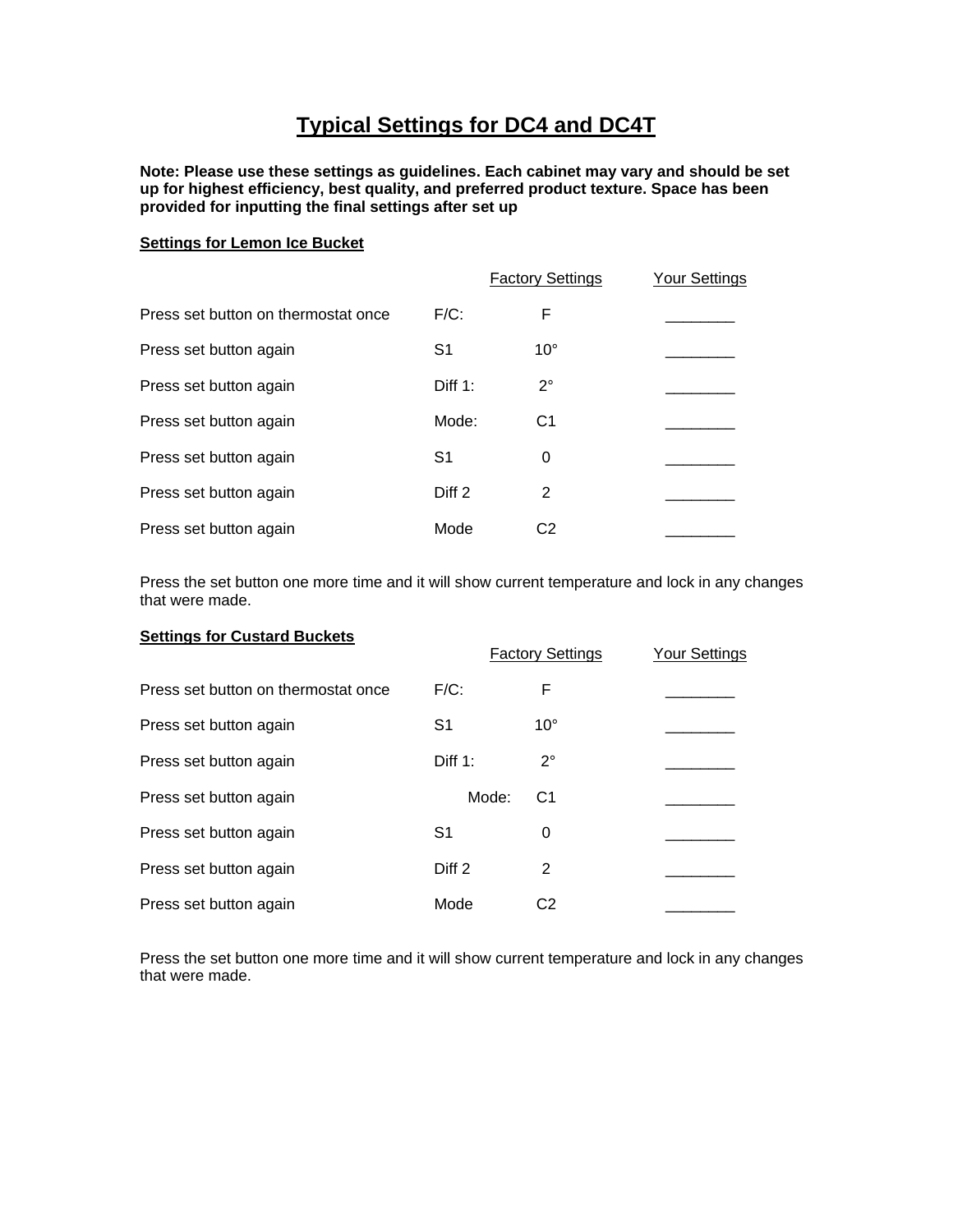